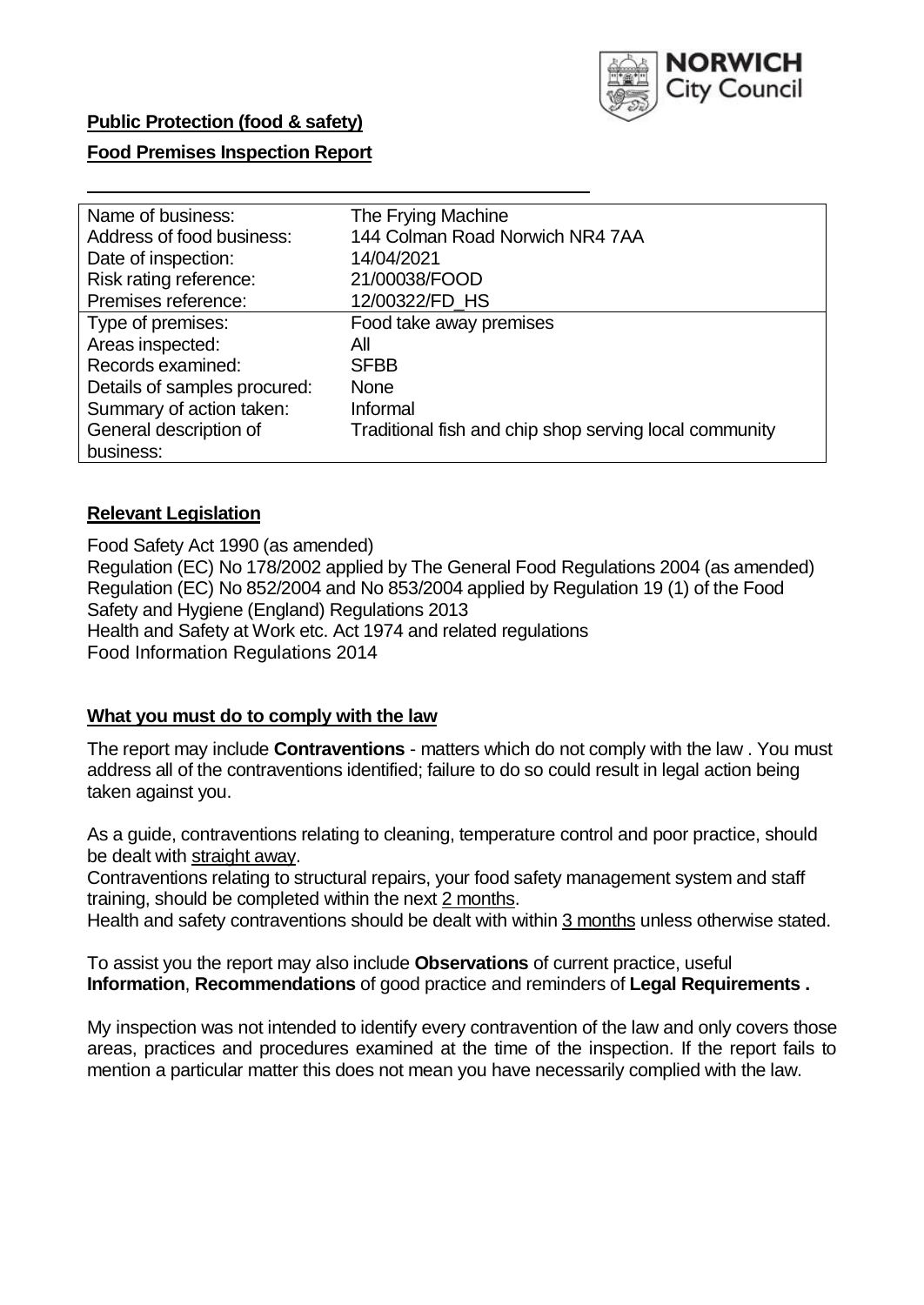# **FOOD SAFETY**

## **How we calculate your Food Hygiene Rating:**

 The food safety section has been divided into the three areas which you are scored against for the hygiene rating: 1. food hygiene and safety procedures, 2. structural requirements and 3. confidence in management/control procedures. Each section begins with a summary of what was observed and the score you have been given. Details of how these scores combine to produce your overall food hygiene rating are shown in the table.

| <b>Compliance Area</b>                     |          |    |                | <b>You Score</b> |           |    |           |    |                |  |  |
|--------------------------------------------|----------|----|----------------|------------------|-----------|----|-----------|----|----------------|--|--|
| Food Hygiene and Safety                    |          |    |                | $\Omega$         | 5         | 10 | 15        | 20 | 25             |  |  |
| <b>Structure and Cleaning</b>              |          |    | $\Omega$       | 5                | 10        | 15 | 20        | 25 |                |  |  |
| Confidence in management & control systems |          |    | $\overline{0}$ | 5                | 10        | 15 | 20        | 30 |                |  |  |
|                                            |          |    |                |                  |           |    |           |    |                |  |  |
| <b>Your Total score</b>                    | $0 - 15$ | 20 | $25 - 30$      |                  | $35 - 40$ |    | $45 - 50$ |    | > 50           |  |  |
| Your Worst score                           | 5        | 10 | 10             |                  | 15        |    | 20        |    |                |  |  |
|                                            |          |    |                |                  |           |    |           |    |                |  |  |
| <b>Your Rating is</b>                      | 5        | 4  |                | 3                | 2         |    |           |    | $\overline{0}$ |  |  |

Your Food Hygiene Rating is 5 - a very good standard

000006

## **1. Food Hygiene and Safety**

You have a good track record. There are some minor contraventions which require your attention. **(Score 5)** 

#### Contamination risks

 with bacteria or allergens or its physical contamination with dirt, foreign objects or **Contravention** The following exposed food to the general risk of cross-contamination chemicals:

uncovered chicken thighs in upright fridge

#### Hand-washing

**Observation** I was pleased to see hand washing was well managed.

#### Temperature Control

 **Observation** I was pleased to see you were able to limit bacterial growth and/or survival by applying appropriate temperature controls at points critical to food safety and that you were monitoring temperatures.